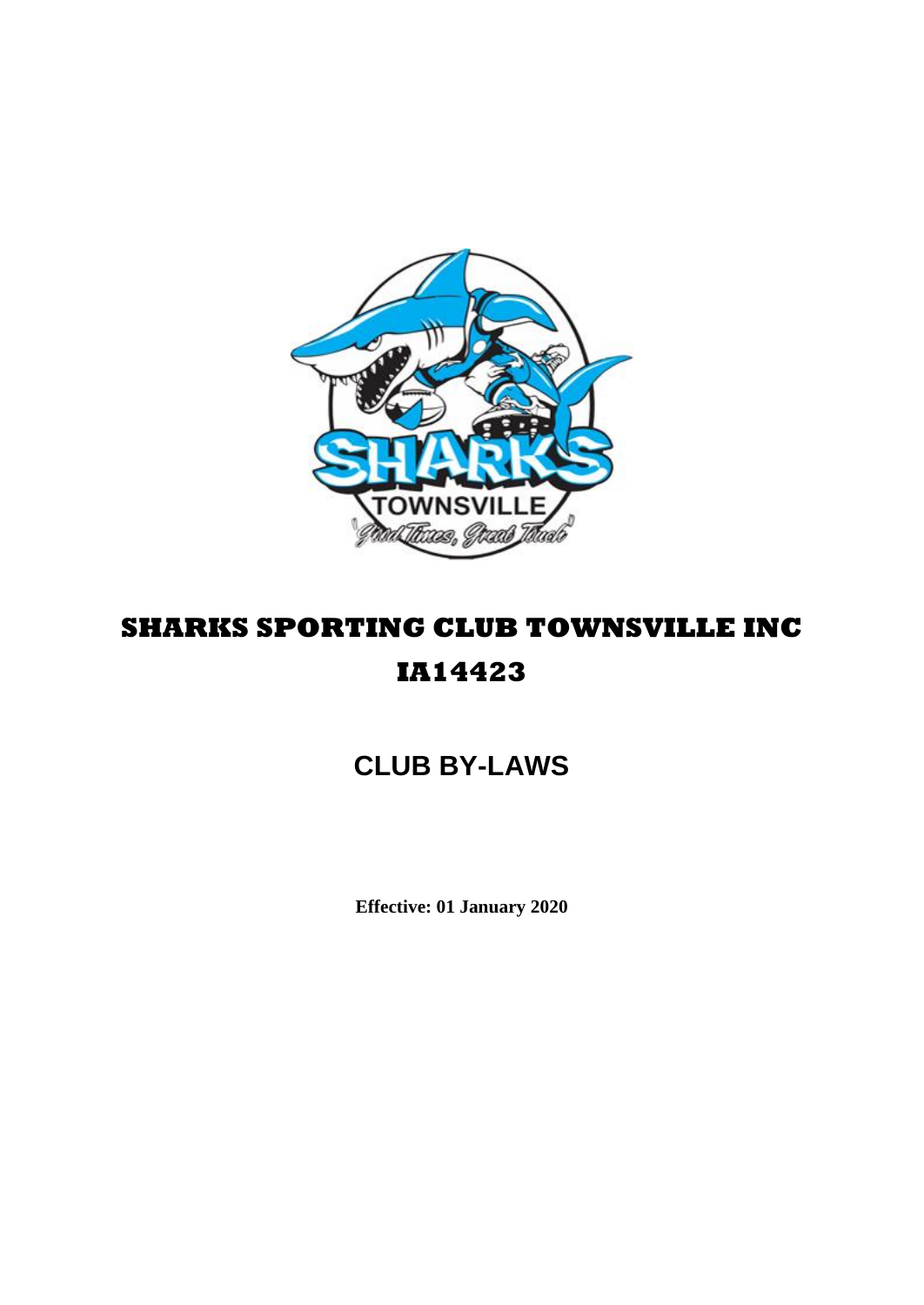

#### **TABLE OF CONTENTS**

| 1  |                                                                     |  |
|----|---------------------------------------------------------------------|--|
| 2  |                                                                     |  |
| 3  |                                                                     |  |
| 4  |                                                                     |  |
| 5  |                                                                     |  |
| 6  |                                                                     |  |
| 7  |                                                                     |  |
| 8  |                                                                     |  |
| 9  |                                                                     |  |
| 10 |                                                                     |  |
| 11 |                                                                     |  |
| 12 |                                                                     |  |
| 13 |                                                                     |  |
| 14 |                                                                     |  |
| 15 |                                                                     |  |
| 16 |                                                                     |  |
| 17 |                                                                     |  |
| 18 |                                                                     |  |
| 19 |                                                                     |  |
| 20 |                                                                     |  |
| 21 |                                                                     |  |
| 22 |                                                                     |  |
| 23 |                                                                     |  |
| 24 |                                                                     |  |
| 25 | REQUESTS FOR SPECIAL CIRCUMSTANCES NOT COVERED BY THESE BY-LAWS  13 |  |
|    |                                                                     |  |
|    |                                                                     |  |
|    |                                                                     |  |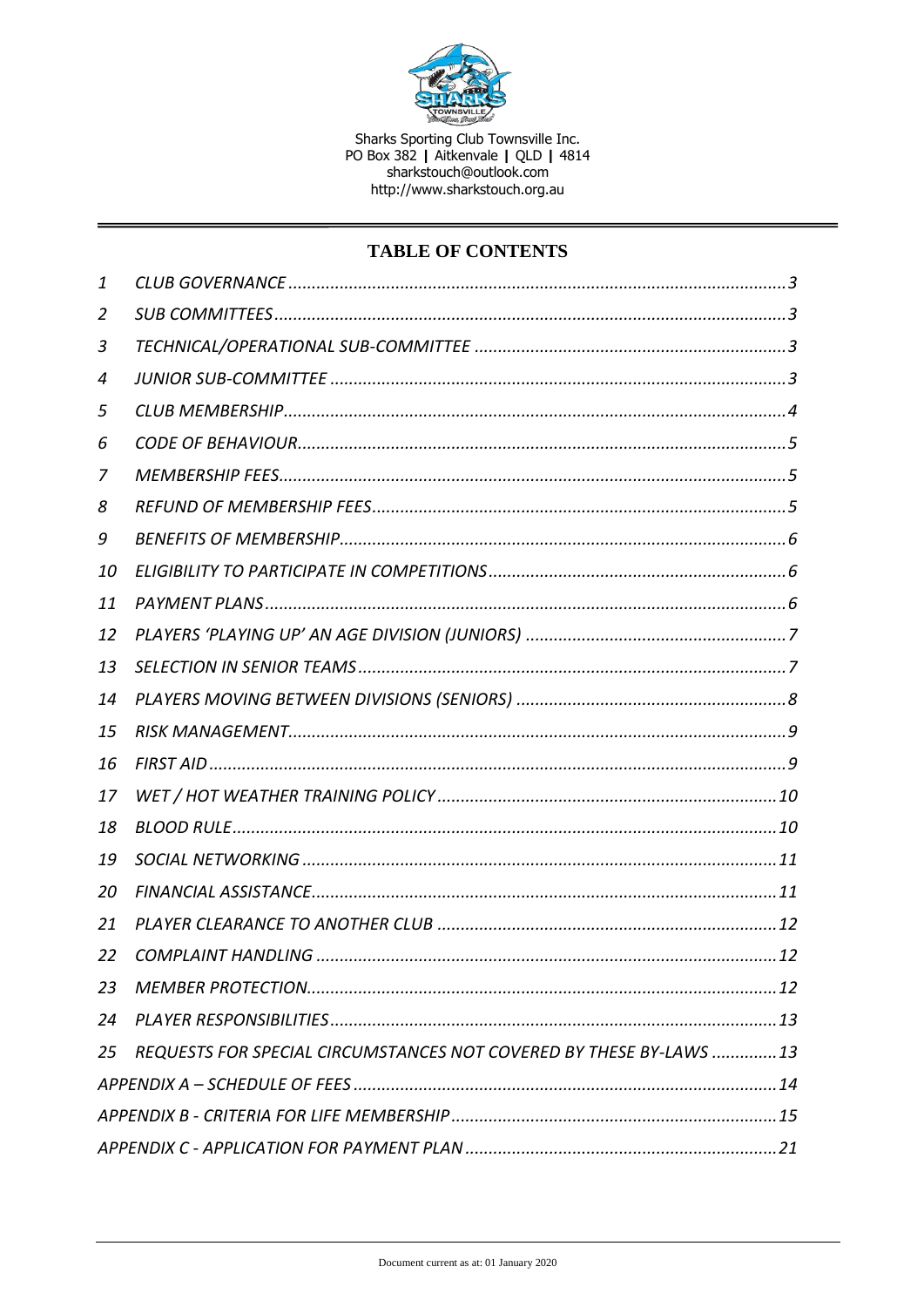

#### **1 CLUB GOVERNANCE**

- 1) Pursuant to the club's Constitution (hereafter referred to as 'Rules'), the management committee of the club shall consist of the following members:
	- a) President
	- b) Vice President
	- c) Secretary
	- d) Treasurer
	- e) Registrar
- 2) The roles and responsibilities of the management committee shall be as per those outlined in the club's Rules and/or current Operational Plan.

#### **2 SUB COMMITTEES**

- 1) In accordance with the club's Rules, the following sub-committees may be put in place for the forthcoming season(s):
	- a) Technical/Operational Sub-Committee
	- b) Junior Sub-Committee
- 2) Members of sub-committees are to be appointed by the management committee, and are not subject to election by ordinary members.
- 3) Unless otherwise specified in the respective Positional Description, all members of the sub-committees are directly responsible to the President of the club.

#### **3 TECHNICAL/OPERATIONAL SUB-COMMITTEE**

- 1) The technical & operational aspects of the club may be coordinated by a sub-committee consisting of the following members:
	- a) Volunteer Coordinator
	- b) Social Coordinator
	- c) Referee Coordinator
	- d) Coach Coordinator
	- e) Club Delegate x 2

#### **4 JUNIOR SUB-COMMITTEE**

- 1) The Junior segment of the club may be governed by a sub-committee consisting of the following members:
	- a) Junior Chairperson
	- b) Secretary (Junior)
	- c) Treasurer (Junior)
	- d) Any other member/position deemed necessary by the aforementioned members for the current season.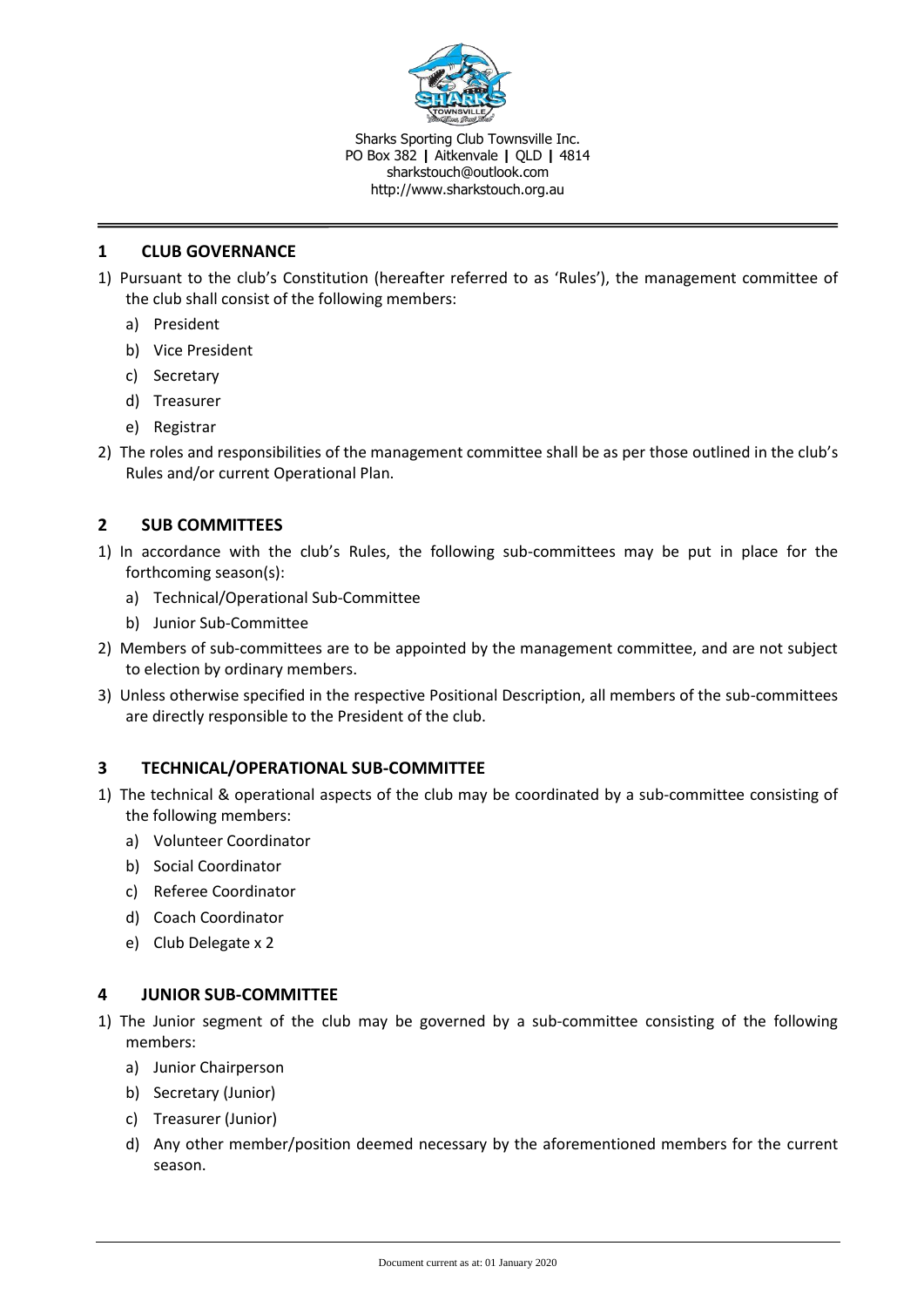

#### **5 CLUB MEMBERSHIP**

Memberships shall be categorised and granted in accordance with the club's Rules, and by-laws contained herein.

- 1) **Ordinary Members** shall be those members of the club who:
	- a) are registered to play with a club team for the purpose of participating in respective junior and/or senior competitions;
	- b) have paid all respective membership fees associated with ordinary membership; &
	- c) have had their membership application ratified at a general committee meeting, and particulars recorded in the club's electronic register of members.
- 2) **Associate Members** shall be those members of the club who:
	- a) are not registered to play with a club team for the purpose of participating in respective junior and/or senior competitions (excluding officials);
	- b) have expressed a desire to be involved in the club by way of volunteering their time/services; &
	- c) have had their membership application ratified at a general committee meeting, and particulars recorded in the club's electronic register of members.
- 3) **Social Members** shall be those members of the club who:
	- a) are not registered to play or officiate with a club team for the purpose of participating in respective junior and/or senior competitions;
	- b) do not hold a formal committee or volunteer role with the club;
	- c) are supporters of the club, and willing to contribute to the club's overall objectives;
	- d) have paid all respective membership fees associated with social membership; &
	- e) have had their membership application ratified at a general committee meeting, and particulars recorded in the club's electronic register of members.
- 4) **Life Members** shall be those members of the club who:
	- a) have been nominated for, and duly elected to, the position of life member in accordance with the Criteria for Life Membership (Appendix B).
- 5) With the exception of life members, and incumbent committee members, all memberships shall be for the period of the current registered season only.
- 6) Committee members will remain members of the association until the next scheduled Annual General Meeting, or they are no longer appointed to a committee position, whichever is the latter.
- 7) In accordance with the club's Rules, members who have membership fees in arrears for a period of at least 2 months may have their membership terminated.
- 8) All Ordinary Members are subject to the respective affiliate's competition rules re registration, and as such may be declined membership of the Club if deadlines have passed.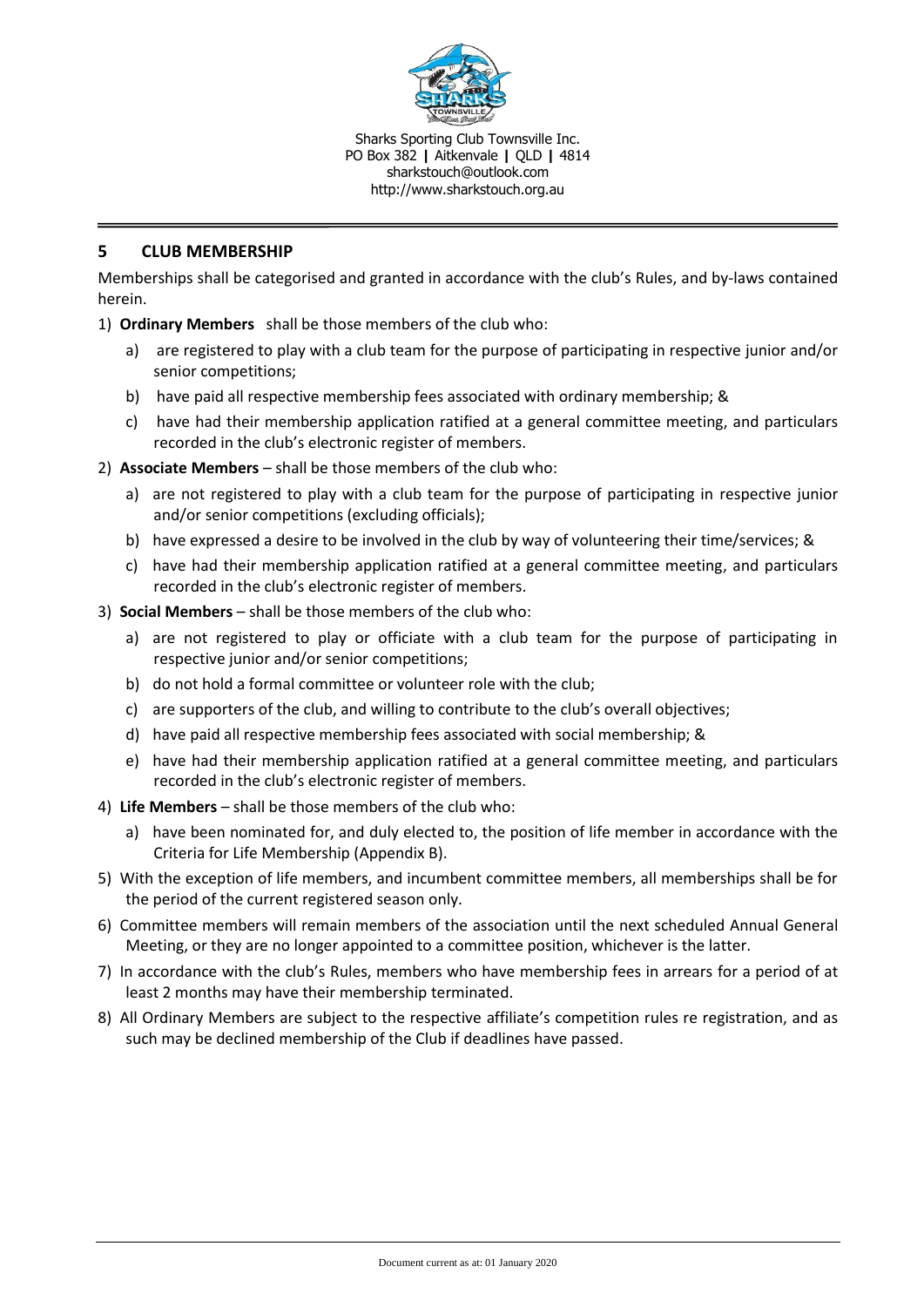

#### **6 CODE OF BEHAVIOUR**

- 1) All members of the club are subject to the Club's Code of Conduct and those of the respective Association whose competition the club may be participating in; in addition to any section of these By-Laws pertaining to appropriate behaviour.
- 2) Non adherence to these Codes of Conduct may result in the termination of club membership pursuant to the club's Rules.
- 3) All appointed coaches/officials dealing with junior teams are expected to hold a valid (Working with Children) [Blue Card.](http://www.bluecard.qld.gov.au/volunteers/index.html)

#### **7 MEMBERSHIP FEES**

- 1) Membership fees for the current season(s) are set out in Appendix A
- 2) Membership fees for registered members are due in full before the commencement of round 3 of the respective competition.
- 3) All players are ineligible from taking the field until fees are paid in full, unless By-Laws (10)(2) & (11) apply.
- 4) Membership fees due & paid in the second half of the competition season (for new signing members) may be discounted at the management committee's discretion.
- 5) All membership fees contain a non-refundable component to cover administration tasks and/or the club's affiliation with the respective competition affiliate.

#### **8 REFUND OF MEMBERSHIP FEES**

- 1) In accordance with By-Law (7), all members of the club are subject to payment of the respective fee associated with their membership. Club operations and strategic direction are often based on the presumed commitment of those who have applied for membership, and thus no refund of fees is automatic.
- 2) All refunds will be determined on a case-by-case basis, with the following determinants as guidelines only:
	- a) has the member played more than two (2) competition games for the club;
	- b) does the member have any outstanding commitments with the club (financial or otherwise);
	- c) were operational decisions based on the presumed commitment of the member to the club (team numbers, purchase of uniforms etc);
	- d) has the member requested a clearance to play for an opposition club; etc
- 3) As per By-Law (7), any agreed upon refund is also subject to a non-refundable component, to be waived only at the management committee's discretion.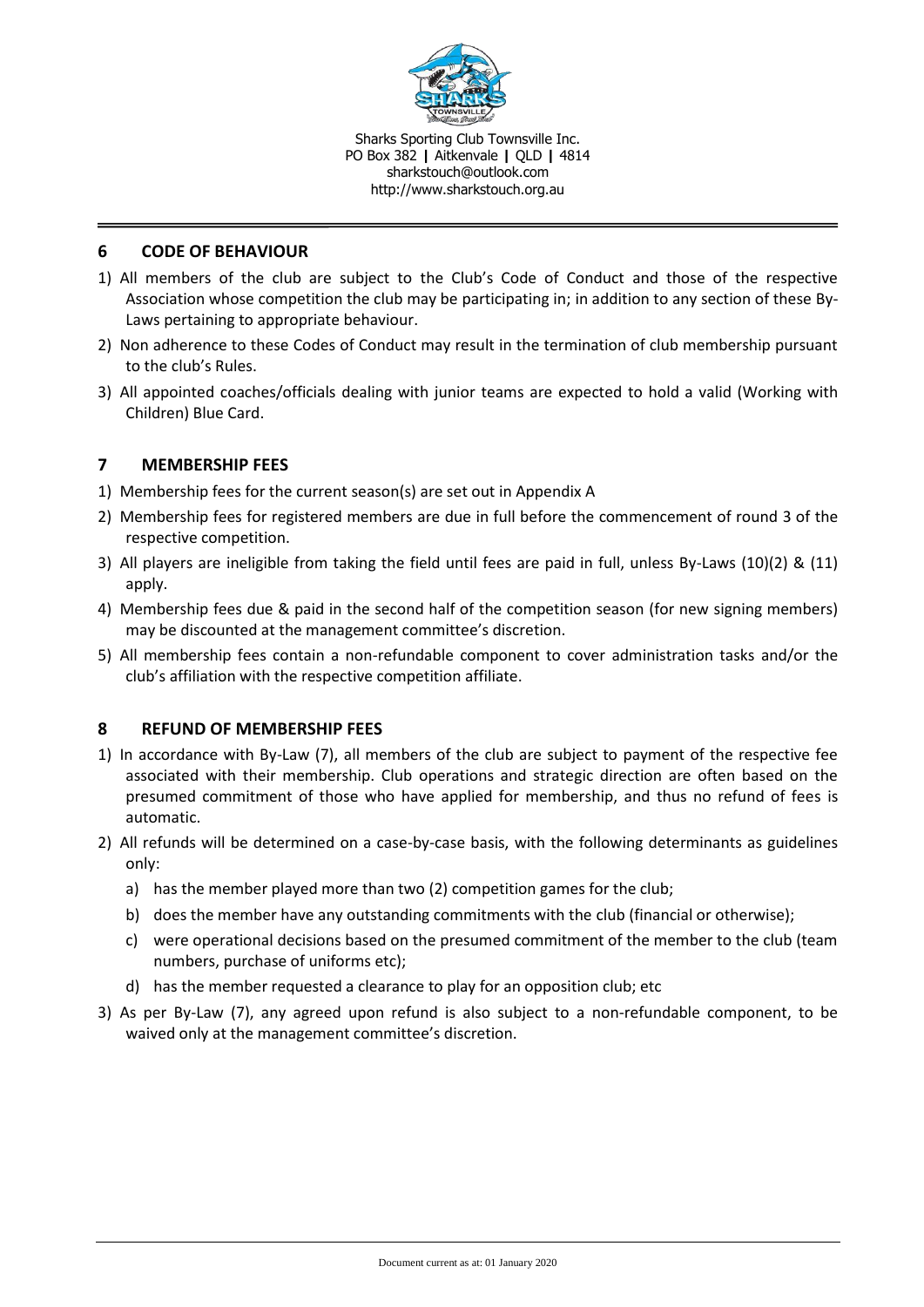

#### **9 BENEFITS OF MEMBERSHIP**

The benefits associated with membership of the club are:

- a) eligibility to participate in respective junior and/or senior competitions as a representative of the club (ordinary members only);
- b) eligibility to vote at general meetings;
- c) tacit permission to attend club functions & events (once any financial commitments are met)
- d) the receipt of complimentary club merchandise as so determined by the committee from time to time;
- e) insurance as per the Touch Football Australia's (TFA) insurance policy.

#### **10 ELIGIBILITY TO PARTICIPATE IN COMPETITIONS**

- 1) Pursuant to By-Law (7), club members will be eligible to participate in respective competitions as a representative of the club only upon full receipt of all associated fees; or an agreed upon payment plan.
- 2) Potential 'new' club members may participate in a maximum of two (2) consecutive Townsville Castle Hill Touch Assoc. or Thuringowa Touch Assoc. competitions round games, without financial commitment, in order to ascertain willingness to remain with the club.
- 3) Subsection (2) of this rule does not apply to players wishing to participate in teams competing in Division 1 & 2 of the TCHTA competition, or any club team participating in a representative competition, for example, the NQ Junior Championships. Players in these teams must be fully financial at the time of playing.
- 4) Participants wishing to represent the club under subsection (2) of this By-Law must have prior approval from the management committee before taking the field.
- 5) No club member will be eligible to represent the club if their membership application and relevant membership fee is received less than 3 days prior to the respective competition game. This includes clearance of electronic funds transfer.
- 6) Teams found to be fielding un-financial and/or unregistered members will have the fact reported to the respective governing body of the competition in question, and are liable to penalty and/or sanctions by both the association and the club.
- 7) The committee reserves the right to remove an un-financial player from a game in play, and may forfeit their team's game if not complied with.

#### **11 PAYMENT PLANS**

- 1) In accordance with Rule 10, members will not be eligible to participate on the club's behalf until all due fees are paid.
- 2) In substantiated cases of difficulty in making full payment by the due membership payment deadline, a prospective member may seek to establish a payment plan.
- 3) Requests for a payment plan **must** be submitted in writing. Payment Plans must be in place a minimum of 3 days in advance of the member's first game played.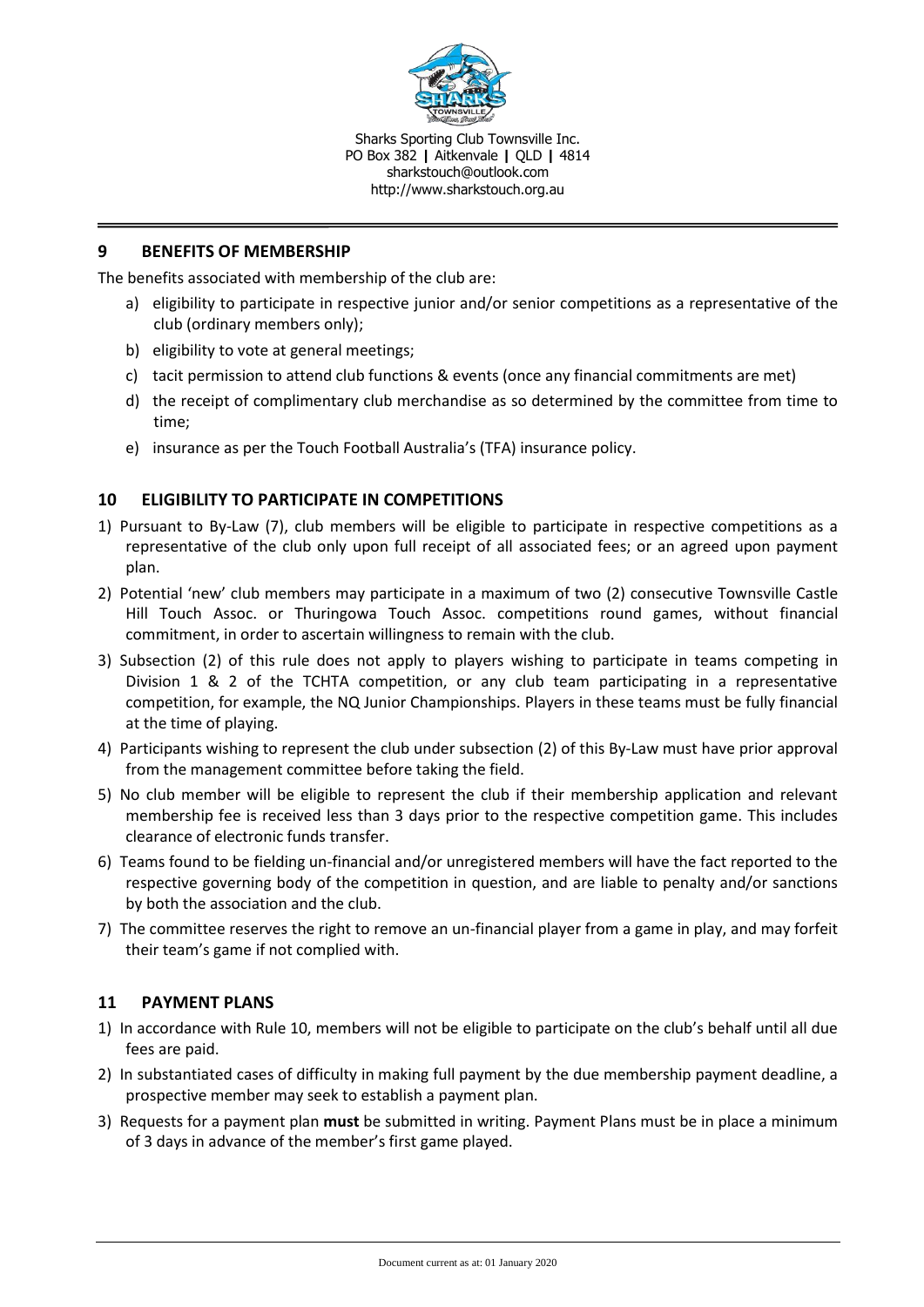

- 4) Members with an agreed upon payment plan may be subject to an additional weekly fee, for every week outstanding, should they fail to fulfil their obligations under said plan. This amount will be added to the original fee and will form the new total due.
- 5) The revised total amount shall still be due & payable by the final agreed upon date, as per the original agreement conditions.
- 6) A second breach of any plan conditions may result in termination of membership with the club pursuant to the club's Rules. Applicable refund of fees should they be requested will only be applied in accordance with By-Law (8)

#### **12 PLAYERS 'PLAYING UP' AN AGE DIVISION (JUNIORS)**

- 1) Age group eligibility for specific divisions in junior competitions will be in accordance with the TCHTA By-Laws, or those of the respective completion the club is participating in.
- 2) Throughout the season all coaches are to identify players who could play up an age division.
- 3) Training for any player "doubling up" to an older age grade on an interim basis is not to interfere with their own team training commitments.
- 4) Coaches/Managers need to liaise with the team they are taking the player from, out of courtesy, before approaching the player. Coaches are to ensure that parents are informed and consent to their child playing up an age division prior to the game.
- 5) Existing players in the upper team have first priority for game time. Players 'doubling up' should not be used at the expense of existing team players.
- 6) Double-up players; and those players authorised by the club to participate in dual age division teams, will be covered for game fees in accordance with the club's internal registration fee policy.
- 7) Players wanting to play up an age division all year must get permission from the club. Consideration will be based on several factors including, but not limited to, team numbers in the players own age group and the age group above; and suitability for player safety, as well any other factor deemed appropriate by the club.
- 8) Exceptions to subsection (7) would be teams deemed not having suitable player numbers to actually field a team.

#### **13 SELECTION IN SENIOR TEAMS**

- 1) In catering for all player preferences, Divisions 1 & 2 will be regarded as the club's "elite" (competitive) divisions; while Division 3 and below will be regarded as predominantly 'social' divisions.
- 2) Division 2 is seen as a development pathway for players to represent in Division 1. Players in this division should be willing to assist Division 1 teams where required, and/or accept selection in this higher division team. Consideration should be given to talented junior players where possible.
- 3) Players in Divisions 1 & 2 should train as a squad in the pre-season; likewise divisions 3 & 4, and so on down the grades.
- 4) The club aims to have relatively even, competitive teams in all divisions (and junior age groups) whilst maintaining club spirit and a healthy competitive culture.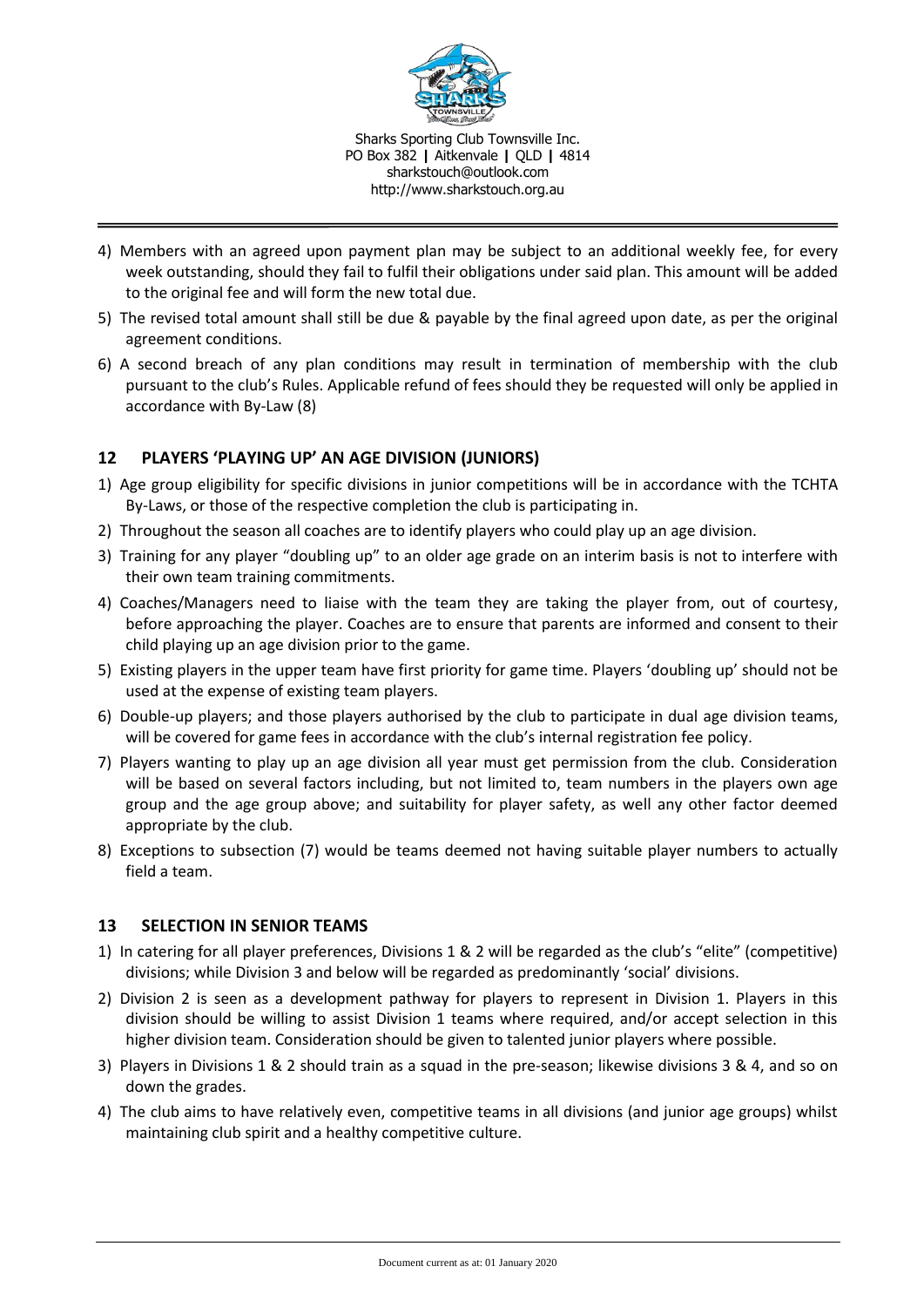

- 5) The Club will monitor the progress of each team in all divisions / age groups on a regular basis. Club officials will review the makeup of teams on an annual basis when determining the selections for a new season.
- 6) Team selections will be the responsibility of the respective team coaches, and overseen by the Coaching Coordinator and/or President as applicable. When making decisions the following priorities will be followed:
	- a) what is best for the Club
	- b) what is best for the Team
	- c) what is best for the Individual
	- d) team selections will be determined on the basis that players play for enjoyment, health & fitness, inclusion, skill development, and also to be competitive.
- 7) The placement of new players to the Club after the commencement of the respective competition will be determined by the respective team coaches (and overseen by the Coaching Coordinator if necessary) who will consider the abovementioned criteria when making these decisions. Individual players and other team officials can make recommendations but will not determine the placement of new players
- 8) Team numbers and total teams in each junior age group will be determined by the number of players following sign-on. The club will aim to find a balance between maximum participation and ensuring all teams have enough players throughout the season.
- 9) All players within a division / junior age group, particularly where player numbers and/or coaches are uncertain, are recommended to train as one squad for the initial 2-4 weeks of the season.

#### **14 PLAYERS MOVING BETWEEN DIVISIONS (SENIORS)**

- 1) Throughout the season all coaches are to identify players who could play up a division if required. These player's names should be communicated to the higher division coach for consideration.
- 2) Any movement of players throughout divisions is to adhere to the respective Association's competition by-laws.
- 3) Coaches/Managers need to liaise with the team they are taking the player from, out of courtesy, before approaching the player to play a double-up game in a higher grade.
- 4) Coaches/Managers are to monitor the eligibility of all their players for the finals series, in order to ensure that a full team is available if necessary; as well as ensure 'fringe' or 'double up' players are not deemed ineligible to drop back down a division for finals.
- 5) Should any player be used in a grade to an extent such that they would be deemed ineligible to play the final series in a lower division (ie: they have played the majority of their games in the higher grade team) – be it via selection and/or double-up - the player is to be considered a member of the higher division team for the remainder of the season and cannot be 'dropped' for any subsequent finals series, unless extenuating circumstances prevail.
- 6) Coaches are responsible for communicating proposed selection changes promptly with the affected player(s), including reasons and feedback; and the management committee is also to be advised. Should the player be under 18 years of age, communication with respective parents/guardians should also take place.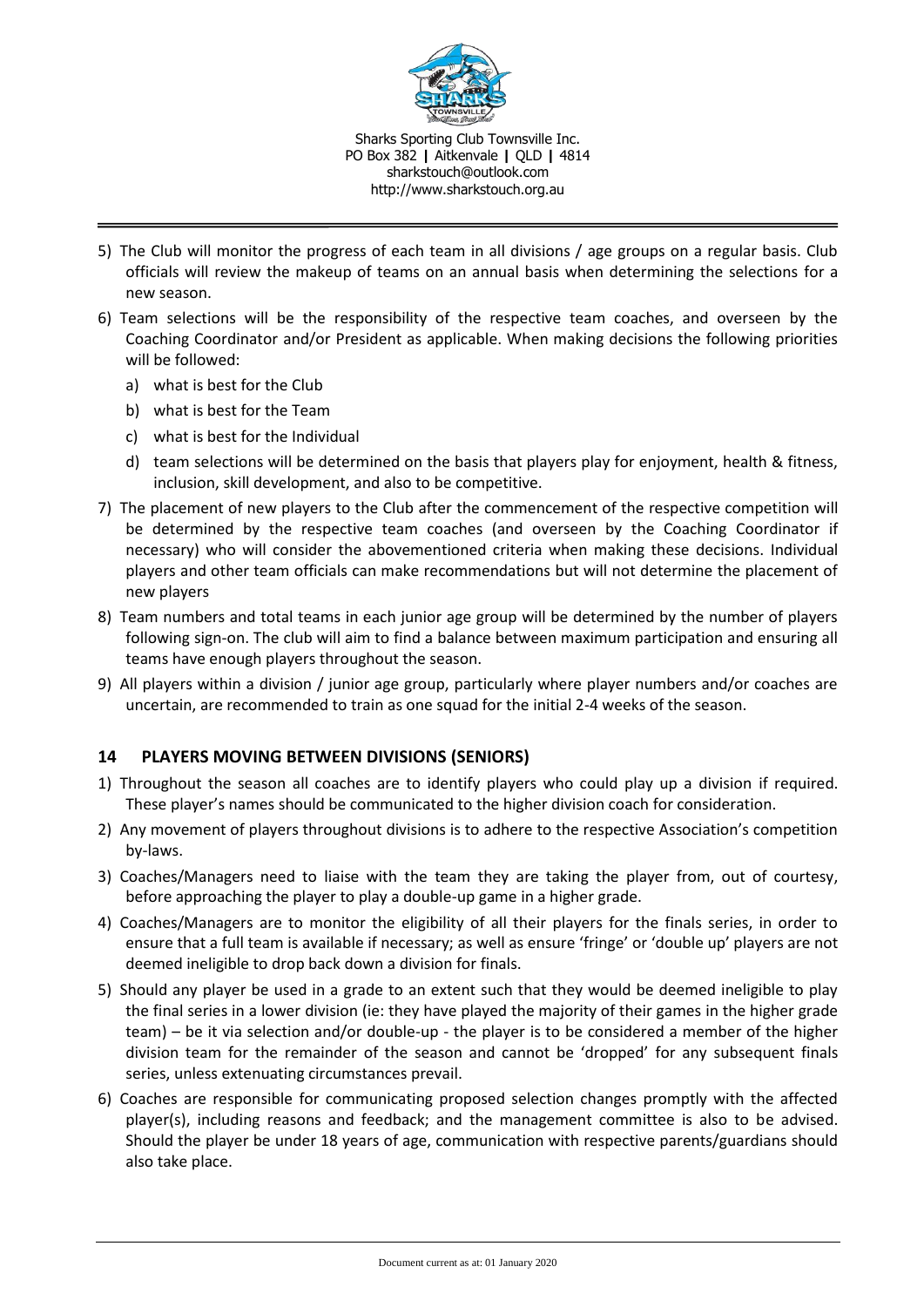

7) All coaches are to have their team roster finalised by no later than 4 rounds prior to the applicable competition's finals series.

#### **15 RISK MANAGEMENT**

- 1) The club recognises the inherent dangers of playing a contact sport; as well as the physical elements in which players undertake physical activity.
- 2) A number of risk management policies & procedures have been put in place by the club to maximise the safety of all club members. Aspects covered include:
	- a) First Aid
	- b) Inclement Weather
	- c) Blood Rule
	- d) Code of Conduct
- 3) Risk management strategies implemented by the local Association and/or Touch Football Australia (eg: pregnancy guidelines, recovery guidelines etc) will also be implemented where possible.
- 4) Members are to promptly advise a club official of any hazards or risks they become of aware of in the course of training, games or club events.

#### **16 FIRST AID**

- 1) The club will at all times endeavour to ensure that:
	- a) individuals with a current first aid certificate are present at training and competitions;
	- b) a complete first aid kit is always available, including a supply of gloves;
	- c) protective eye wear and resuscitation bags or disposable mouth-to-mouth devices are available;
	- d) there is access to a telephone to contact emergency services if necessary; and
	- e) relevant people (ie coaches, first aiders, officials) know the location of the nearest hospital emergency centre.
	- f) Sports first aid officers or anyone else responsible for treating bleeding people or handling blood contaminated materials should wear disposable latex gloves. Gloves offer two way protection for both the person wearing the gloves and the person being treated. Not wearing gloves places first aid staff at risk of infection from sites such as under or around fingernails where skin tears are common; use a new set of gloves to treat each person, and dispose of immediately after use; and wash hands with soap and water as soon as possible after gloves are removed.
- 2) As hepatitis B can live in water, fresh water should be used to clean the wounds of each injured person.
- 3) In an emergency (eg: on the field prior to medical attention) a towel can be used to cover the wound until the player is moved to a location where gloves are available.
- 4) It is the injured members responsibility to submit a completed TFA Insurance report within a day of the injury event, or as soon as practical. This will assist in maximising the members opportunity for a potential claim.
- 5) It is recommended that all injuries be reported, to account for the possibility that the condition worsens at a later date.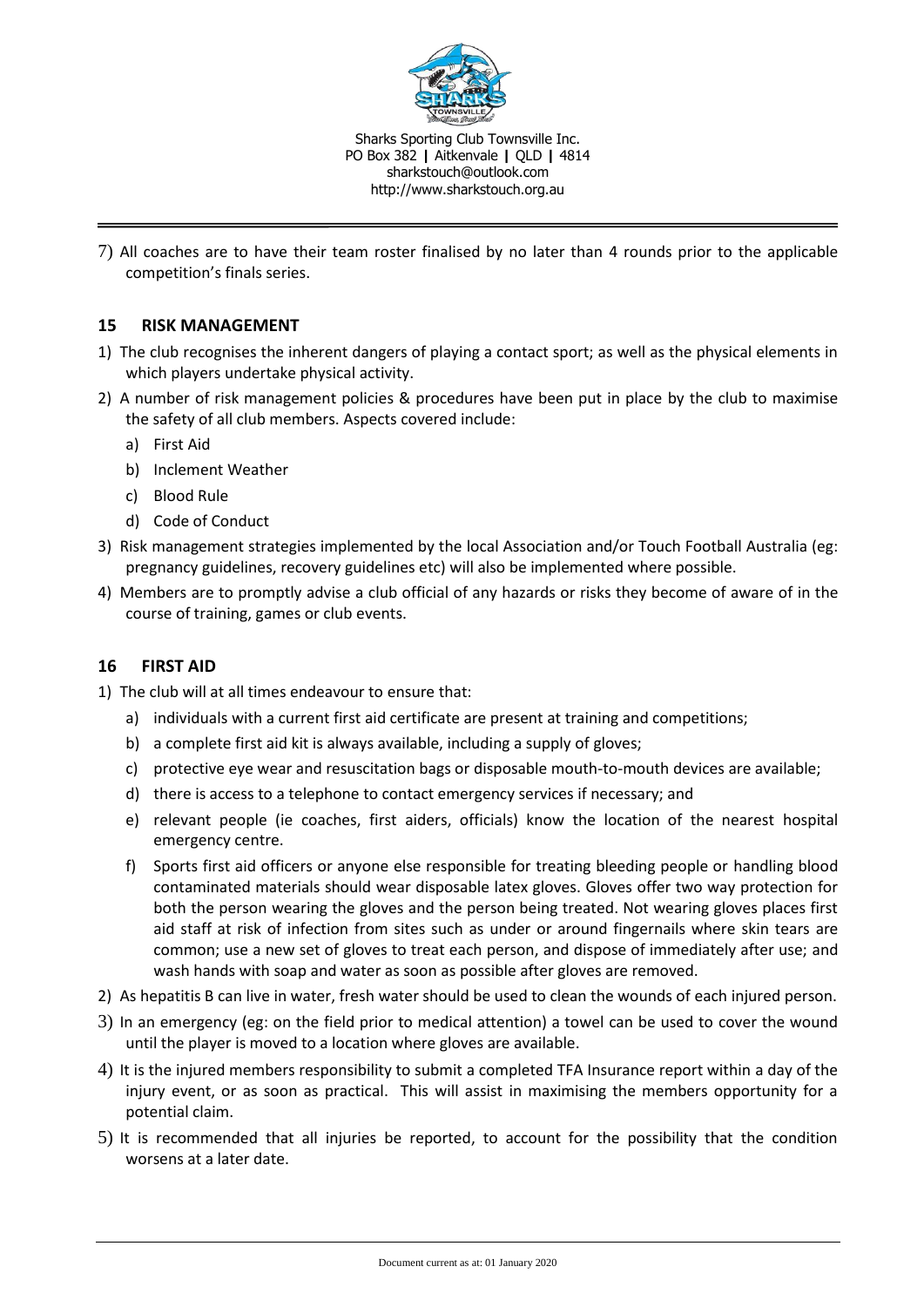

#### **17 WET / HOT WEATHER TRAINING POLICY**

- 1) Notwithstanding policies put in place by the association for their respective competitions, the following policies are to be adhered to as applicable with respect to training commitments by club teams.
- 2) **Wet Weather** should the management committee deem the club's training facility is unusable and/or unsafe due to inclement wet weather:
	- a) a decision will be made by 4pm of the afternoon of the scheduled training day and coaches will be notified by a member of the committee at earliest possible opportunity.
	- b) coaches may opt to cancel training for their team(s) or source an alternate location, ensuring that player safety is not to be compromised at any time.
	- c) Irrespective of any decision made prior, should lightning be present at any stage of the training period, teams are to cease training and/or seek safer options. No member is to be subjected to weather involving electrical storms.
- 3) **Hot Weather** The following hot weather policy conforms to Sport Medicine Australia's recommendations on participation for all ages in extreme heat.
	- a) Ambient temperature exceeds 38 degrees physical activity is to cease when the temperature is equal to or exceeds 38 degrees Celsius.
	- b) Ambient temperature is between 32-37 degrees rest breaks should be given from physical activity equivalent to 3 minutes for every 30 minutes of activity.
	- c) Adequate sun protection should be worn (hat, long sleeves, sunscreen etc) where practically possible during all physical activity.
	- d) It is recommended participants drink at least 2 cups of water no more than 2 hours before exercising to promote adequate hydration and allow time for excretion of excess water. During exercise it is recommended that participants should drink fluid at regular intervals to replace water lost through sweating. Participants should aim to drink at least 3 ml per kg of body mass (about 250 ml for the average athlete of around 70 kilograms every 15 to 20 minutes). Fluid taken should be cooler than the ambient temperature.
	- e) **Children** sweat less and get less evaporative cooling than adults. In warm and hot weather they have greater difficulty getting rid of heat; they look flushed, and feel hotter and more stressed than adults. Children seem to be effective at "listening to their bodies" and regulating their physical activity. For this reason, children should always be allowed to exercise at their preferred intensity. They should never be urged to exercise harder or compelled to play strenuous sport in warm weather. If children appear distressed or complain of feeling unwell, they should stop exercising. Drinks should be provided for children playing sport.

#### **18 BLOOD RULE**

- 1) The following rules are to come into play when blood is evident:
	- a) The player who is bleeding or has blood on their clothing must immediately leave the playing field and seek medical attention.
	- b) the bleeding must be stopped, the wound dressed and blood on the player's body or clothing cleaned off before they return to the game/training.
	- c) play must cease until all blood on the ground or equipment is cleaned up.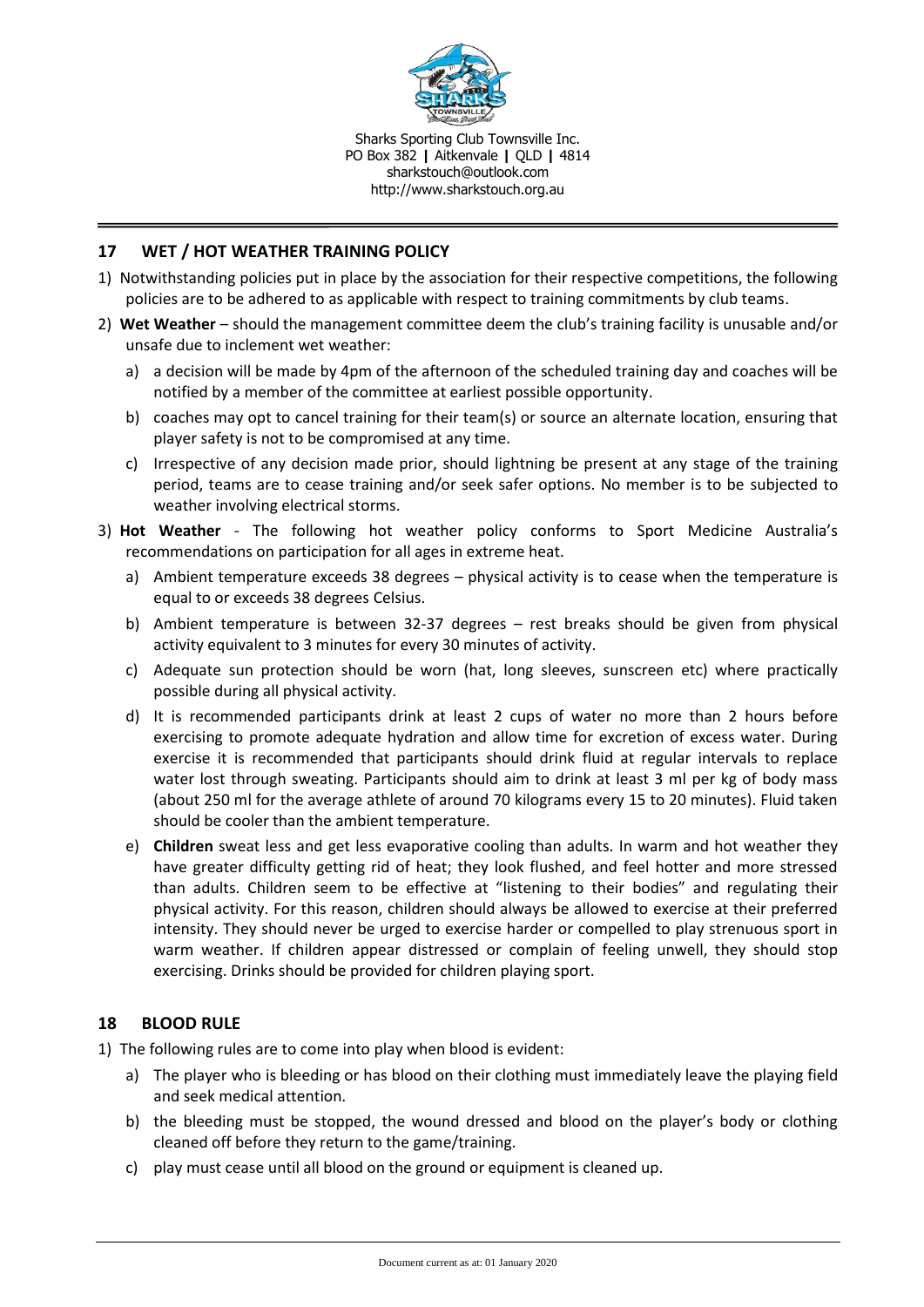

#### **19 SOCIAL NETWORKING**

- 1) The club acknowledges the enormous value of social networking websites, such as Facebook and Twitter, to promote our sport and celebrate the achievements and success of the people involved in our sport. All members bound by these By-Laws are expected to conduct themselves appropriately when using social networking sites to share information related to our club. Social media postings, blogs, status updates and tweets:
	- a) must not use offensive, provocative or hateful language;
	- b) must not be misleading, false or injure the reputation of another person;
	- c) should respect and maintain the privacy of others;
	- d) should promote the sport in a positive way
- 2) Members found to be in violation of this By-Law may be subject to penalties pursuant to By-Law (6), and under jurisdiction of TFA's Code of Conduct & Member Protection policies.

#### **20 FINANCIAL ASSISTANCE**

- 1) Members may apply to the club for, and receive financial assistance, providing the overall objectives of the club are not contravened.
- 2) To be eligible to request financial assistance, the member must be fully financial with the club, and deemed of good character in the local Touch community.
- 3) All requests for financial assistance must be in writing, and submitted in a timely manner with respect to when the aid is required.
- 4) Requests should outline the reason for the assistance (rep tournament costs, to purchase equipment, financial hardship etc) and the benefit, if any, to the club.
- 5) Requests for financial assistance may be made once only per season; and may not exceed more than two (2) requests per member over a five (5) year period.
- 6) All requests will be determined on a case-by-case basis, with the following determinants as guidelines only:
	- a) the amount and substantiation of financial assistance required;
	- b) the length of membership with the club;
	- c) services provided to the club during the period of membership;
	- d) the perceived 'marquee' value of the member in attracting other members to the club.
	- e) Other sources of financial assistance (other than cash) e.g. raffles, fundraising opportunities, grants
- 7) All requests will be determined by a meeting of the management committee, and once a decision has been made, the member will be notified as soon as possible.
- 8) Assistance may be conditional upon a 'return of service' e.g. run coaching clinic, information session etc.
- 9) The management committee's decision shall be final, and no further correspondence regarding the request will be entered into.
- 10) The committee will keep a register of financial assistance applications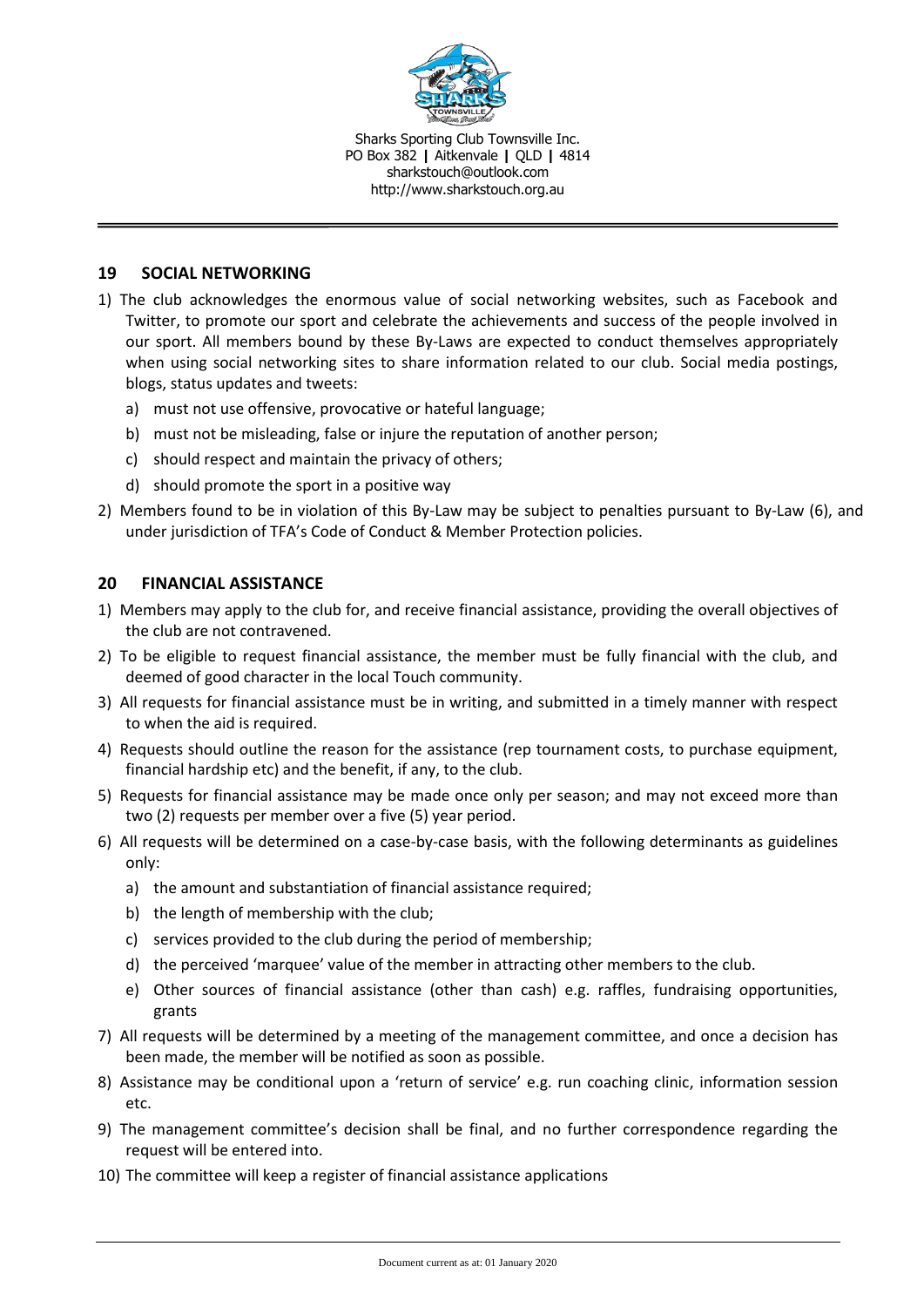

#### **21 PLAYER CLEARANCE TO ANOTHER CLUB**

- 1) Clearances to allow a member to play for another club will be determined based on, but not limited to, any outstanding financial commitment by the member to the club.
- 2) Clearances will not be granted within the same season once the member has played more than 5 games for the club in that competition season, irrespective of the division(s) played for.
- 3) Applications for clearance must be made in writing and submitted to the secretary of the club no less than 5 days prior to the date the player wishes to depart.
- 4) In accordance with subsection (3), all clearances, once approved, will be dated no earlier than 5 days from receipt of the request.
- 5) Members requesting a clearance to another Townsville club are not entitled to a refund of membership fees if they have played 3 or more games for the club.

#### **22 COMPLAINT HANDLING**

- 1) The club aims to provide a simple, confidential and trustworthy procedure for resolving complaints based on the principles of natural justice. Any person (a complainant) may report a complaint about a person/s bound by these By-Laws (respondent) if they feel they have been harassed, bullied or discriminated against.
- 2) All complaints will be dealt with promptly, seriously, sensitively and confidentially.
- 3) The club will aim to resolve complaints quickly and fairly. Complaints may be resolved by agreement between the people involved with no need for disciplinary action.
- 4) Mediation is a confidential process that allows those involved in a complaint to discuss the issues or incident in question and come up with mutually agreed solutions. It may occur before or after the investigation of a complaint.
- 5) If a complainant wishes to resolve the complaint with the help of a mediator, the President, or delegated individual will, in consultation with the complainant, arrange for an independent mediator where possible. We will not allow lawyers to negotiate on behalf of the complainant and/or the respondent.
- 6) Complaints that fall outside the scope of these procedures will be handled in accordance with the club's current Member Protection Policy, or that of Touch Football Australia, as applicable.

#### **23 MEMBER PROTECTION**

- 1) The club encourages participation in our sport, in any capacity, by all members of the community  $$ without reference to age, ability, income, education, sexual preference, race or religion. Our commitment is to provide an environment safe for children that is free from harassment, discrimination and abuse for everyone, and promotes inclusion, respectful and positive behaviour and values.
- 2) Unless otherwise stipulated within these By-Laws, members will be bound by the club's current Member Protection Policy, and respective procedures dealing with matters such as anti-discrimination & harassment, gender identity, cyber-bullying etc.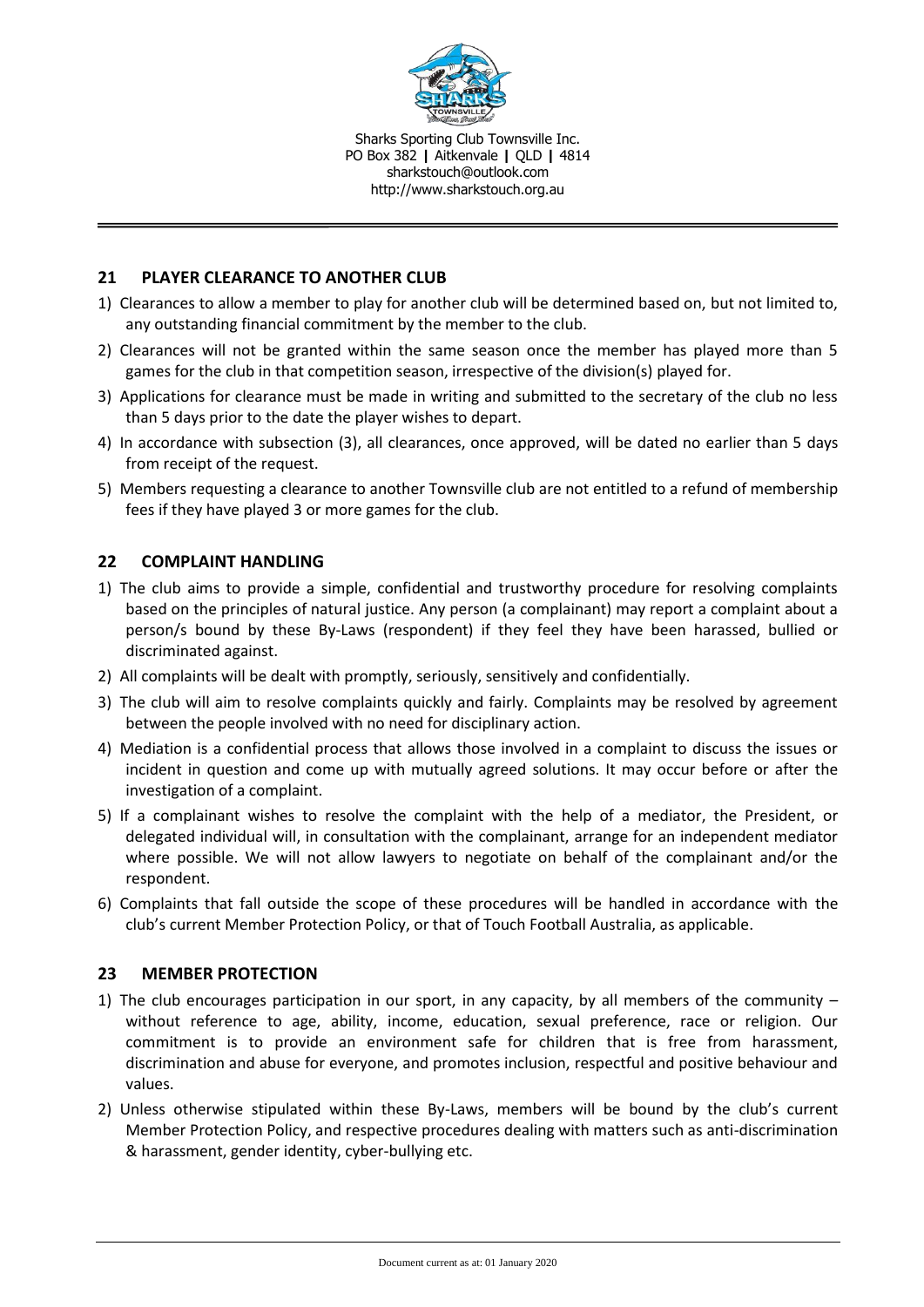

#### **24 PLAYER RESPONSIBILITIES**

A member of the club that participates as a player in a team has a degree of responsibility towards both that team, & the Club. In addition to the respective Codes of Conduct, player's bound by these By-Laws hereby tacitly agree to:

- a) Attend all reasonable training sessions and team meetings of the club.
- b) Obey all reasonable directions of the coach, and club committee members.
- c) Obey all reasonable directions of medical and support staff.
- d) Make a reasonable attempt to attend and participate in Club functions, and Club fundraising events held throughout the season.
- e) Inform coaches/support staff/committee of any relevant medical condition; NOTE: in some cases a medical clearance may be requested before players may retake the field.
- f) Wear any club apparel with pride & respect, and ensure activities undertaken whilst wearing club apparel do not bring the club's name into disrepute.

#### **25 REQUESTS FOR SPECIAL CIRCUMSTANCES NOT COVERED BY THESE BY-LAWS**

- 1) Where there arises any special circumstance that is not already covered by these by-laws then a member may make application in writing to the management committee to have their situation considered.
- 2) All requests must be submitted in writing (including email) to the club secretary.
- 3) Decisions made that fall outside the scope of these By-Laws are at the sole discretion of the management committee, and may not be appealed.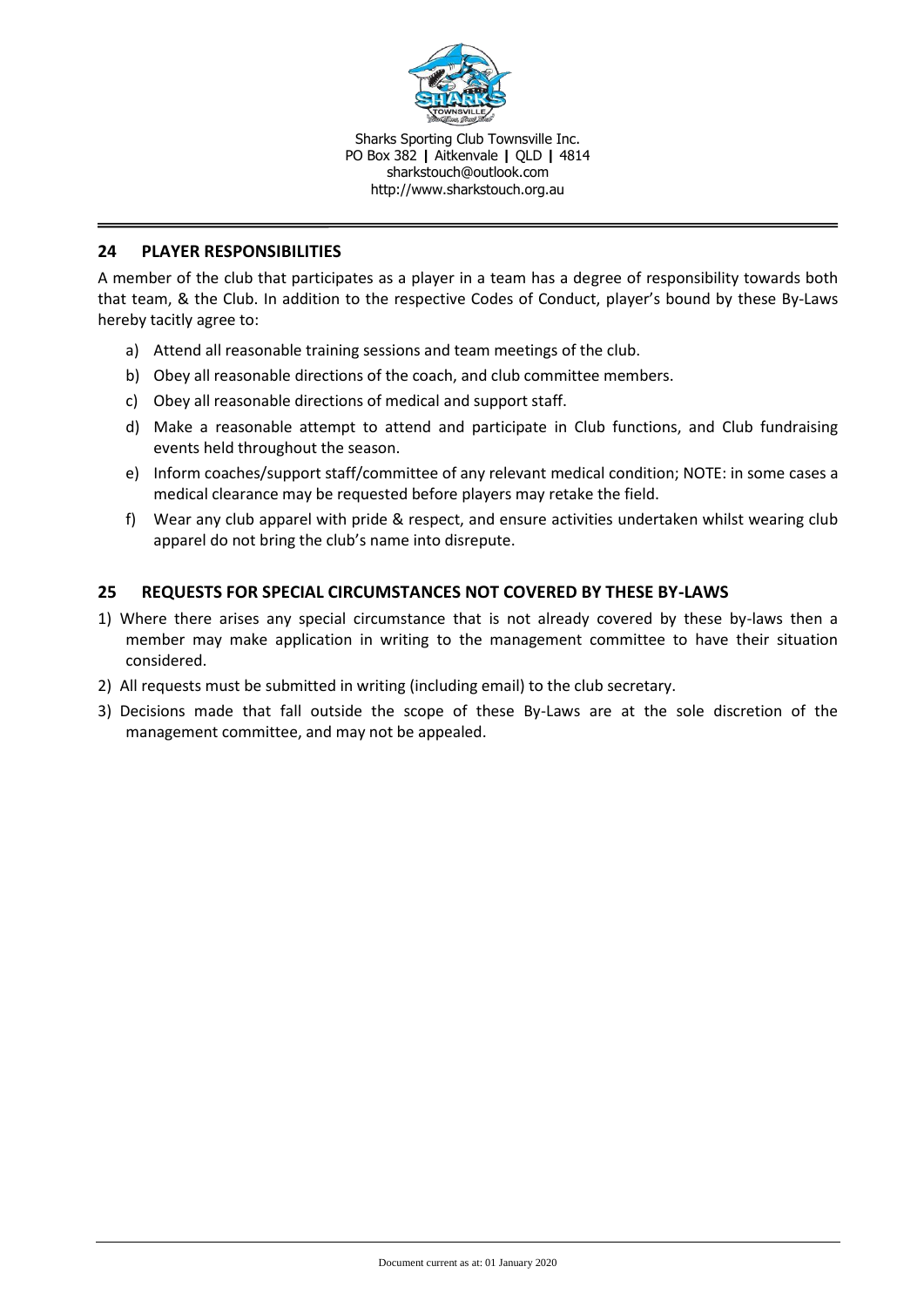

#### **APPENDIX A – SCHEDULE OF FEES - 2019**

#### **SENIOR COMPETITION MEMBERSHIP**

| <b>MEMBERSHIP TYPE</b>                        | AMOUNT*    |
|-----------------------------------------------|------------|
| Ordinary member - Senior (18 & Over) $\alpha$ | \$170      |
| Ordinary member - Youth (17 & Under)^         | \$130      |
| Social member                                 | \$10       |
| Associate member / Playing Coach              | <b>NIL</b> |
| Life Member                                   | <b>NIL</b> |

^ A "youth" member is categorised as someone 17 years old or younger and/or still enrolled in High School in the current year of competition.

\* Members who register after the mid-point of the season may have their membership fee reduced by an amount not more than 1/3 of the full fee amount.

<sup>α</sup> Members who pay full registration by the 'early bird' date may be entitled to a reduced/lesser fee.

#### **JUNIOR COMPETITION MEMBERSHIP**

| <b>MEMBERSHIP TYPE</b>   | AMOUNT*    |
|--------------------------|------------|
| Ordinary member - Junior | TBA        |
| Social member            | \$10       |
| Associate member         | <b>NIL</b> |
| Life Member              | <b>NIL</b> |

Junior players are not required to pay weekly game fees.

#### **PAYMENT PLANS**

| <b>PAYMENT DUE</b>                                            | <b>AMOUNT*</b>    |
|---------------------------------------------------------------|-------------------|
| Initial payment required (up-front) to implement payment plan | 25% of fees due   |
| <b>Weekly Payments</b>                                        | Minimum \$25/Week |

#### **ADMINISTRATION FEES**

| <b>FEE TYPE</b>                                               | AMOUNT*      |
|---------------------------------------------------------------|--------------|
| Administration (Non-refundable) component of Registration Fee | \$25.00      |
| Payment Plan Non-Compliance Fee                               | \$20.00/week |

\* Plus any applicable electronic transaction processing fees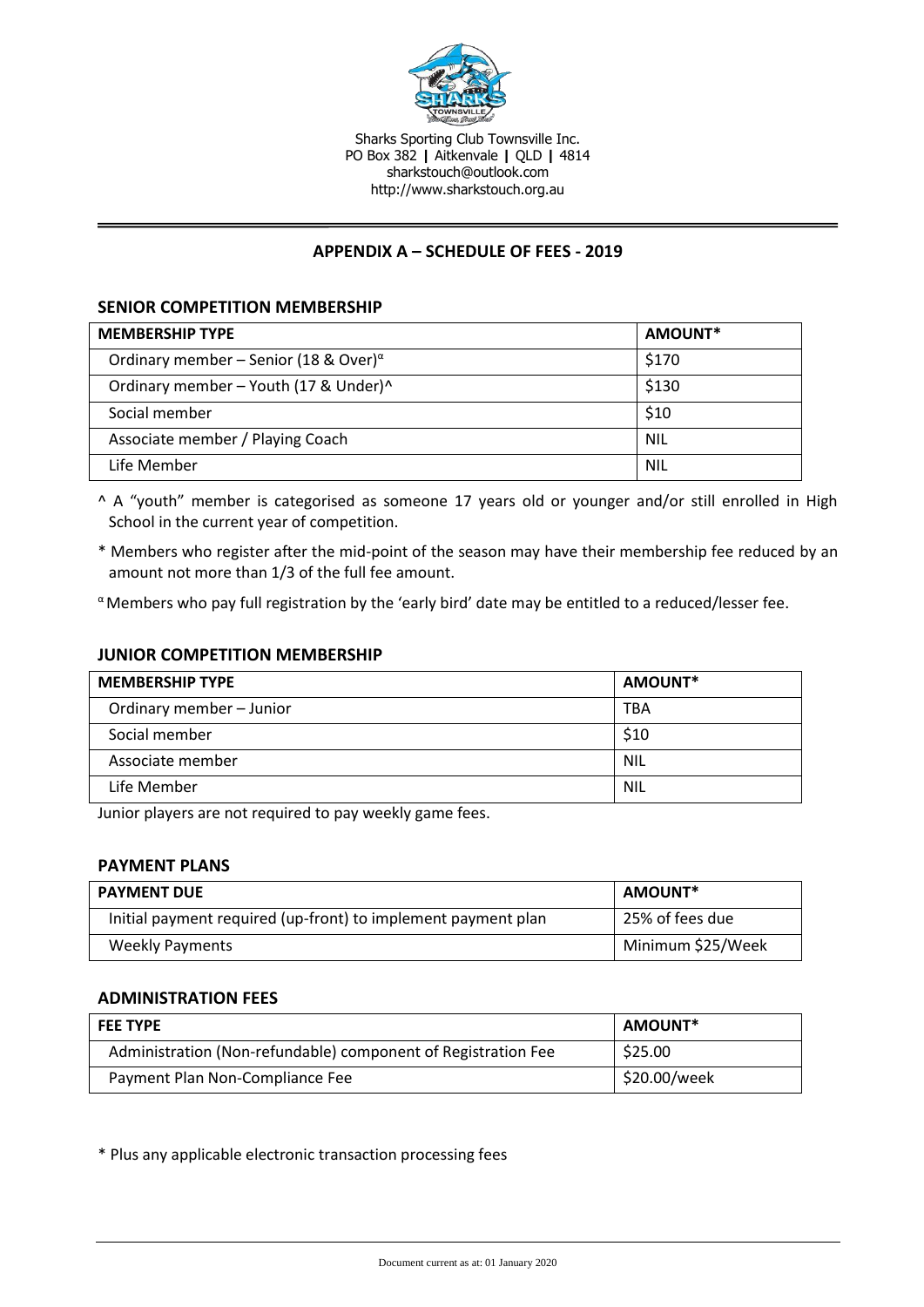

#### **APPENDIX B - CRITERIA FOR LIFE MEMBERSHIP**

In conjunction with the Rules of Sharks Sporting Club Townsville Incorporated (hereafter referred to as the 'Club'), this policy sets out the minimum criteria to be eligible for nomination for an award of Life Membership.

This award exists to recognise the valuable contribution of individuals to the current and future existence of the Club. It is therefore only to be awarded in exceptional circumstances.

Only one recipient should receive this award in any one year period. The Club recognises that exceptional circumstances may arise, when two worthy recipients are eligible. In such circumstance it will be then at the discretion of the Executive Committee how many awards are given.

It should also be recognized that life membership does not have to be awarded each year.

In considering the award of Life Membership an individual should have demonstrated significant, sustained and high quality service enhancing the reputation and future success of the Club.

The points to be taken into account when considering any nomination include:

#### **General Considerations:**

- That the general attitude and overall demeanour of the nominee shows a dedication to the values of the Club.
- Commitment to the principals of good sportsmanship.
- Valued leadership and good role modelling that reflects credit upon the Club.

#### **Length of Service**

 Nominees should have held, unless extenuating circumstances exist, continuous membership of the Association for a minimum of ten (10) years.

#### **Club Contributions**

- Specific achievements both on and off the field, may be taken into consideration.
- Significant contribution to the Club in the areas of: playing; coaching/managing; administration; and general contribution (including fund-raising, supporting and other issues that a Committee may see as relevant).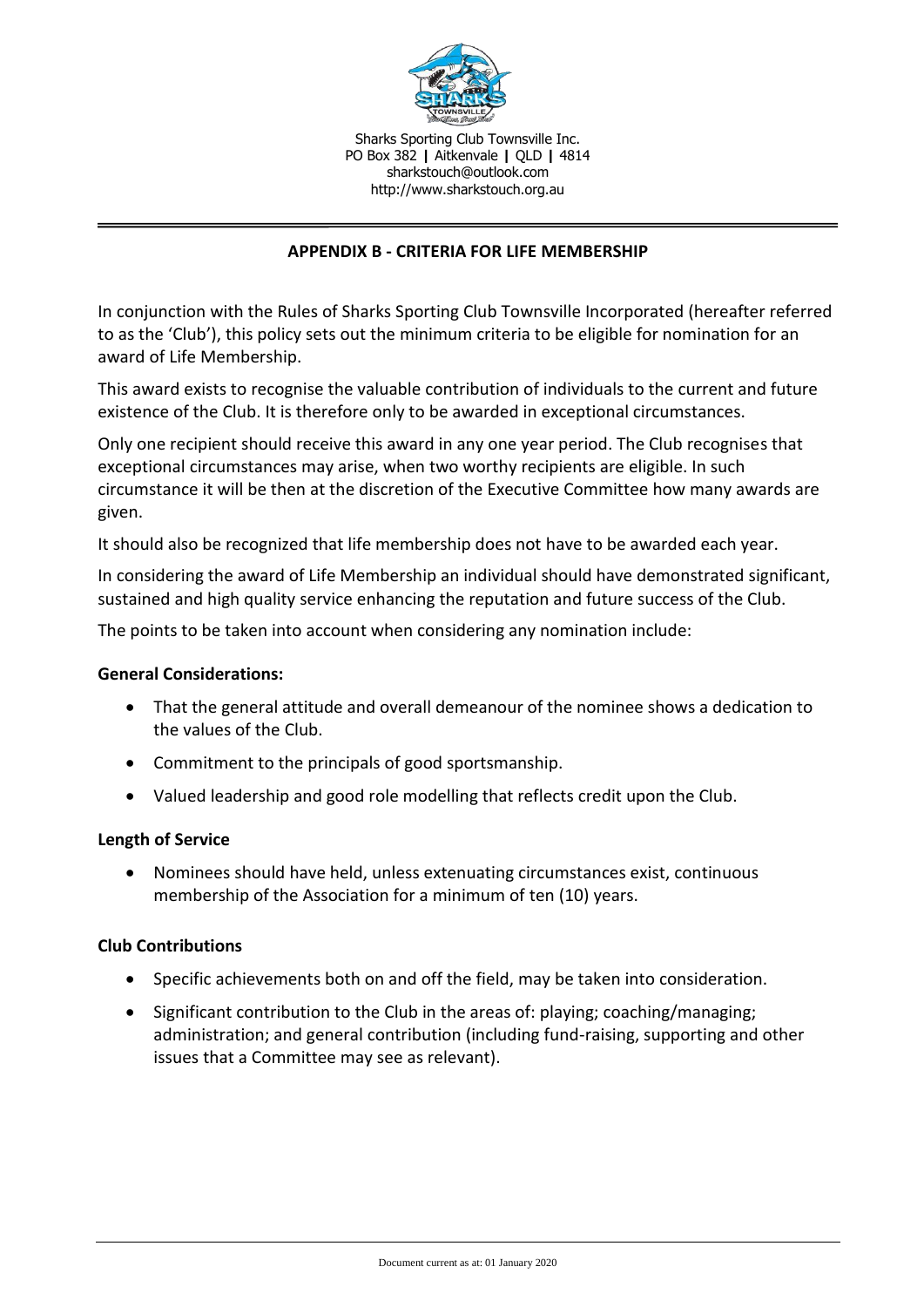

#### **Process for Assessing Applications for Life Membership**

Nominations in writing, including a detailed summary of service and contribution to the Club shall be proposed by two (2) financial Club members, and also endorsed by a minimum of three (3) existing life members. Nominations must be received by the Secretary of the Association at least twenty-one (21) days prior to the club's winter season Awards Presentation event, preferably on the Club's prescribed Nomination Form.

Nominees should demonstrate:

- attainment of minimum service requirements
- an outstanding contribution in at least one of the four areas of service, with at least some contribution in two of the other three areas, or significant contribution deemed appropriate at the discretion of the Committee
- other details of exemplary service

The final list of endorsed nominations for the award of Life Membership will be submitted to the Management Committee members for final agreement before being granted. Subject to agreement by all Management Committee members, the nomination for Life Membership will be announced at the club's annual Awards Presentation.

There must be at least seventy-five percent (75%) of the full voting strength of the Management Committee present before an election for life membership can proceed.

#### **Benefits of Life Membership**

- Awarding of the Life Membership at the club's Award Presentation event; and acknowledgement at the subsequent Annual General Meeting.
- Exemption from playing fees associated with representing the Club in local affiliate competitions.
- Personal invitation to both junior and senior presentation events.
- Listing on the Club's website and other applicable official documents.
- Life Membership certificate / badge.
- Ability to include award recognition on Curriculum Vitae.
- Status of being a member of a prestigious group within the club.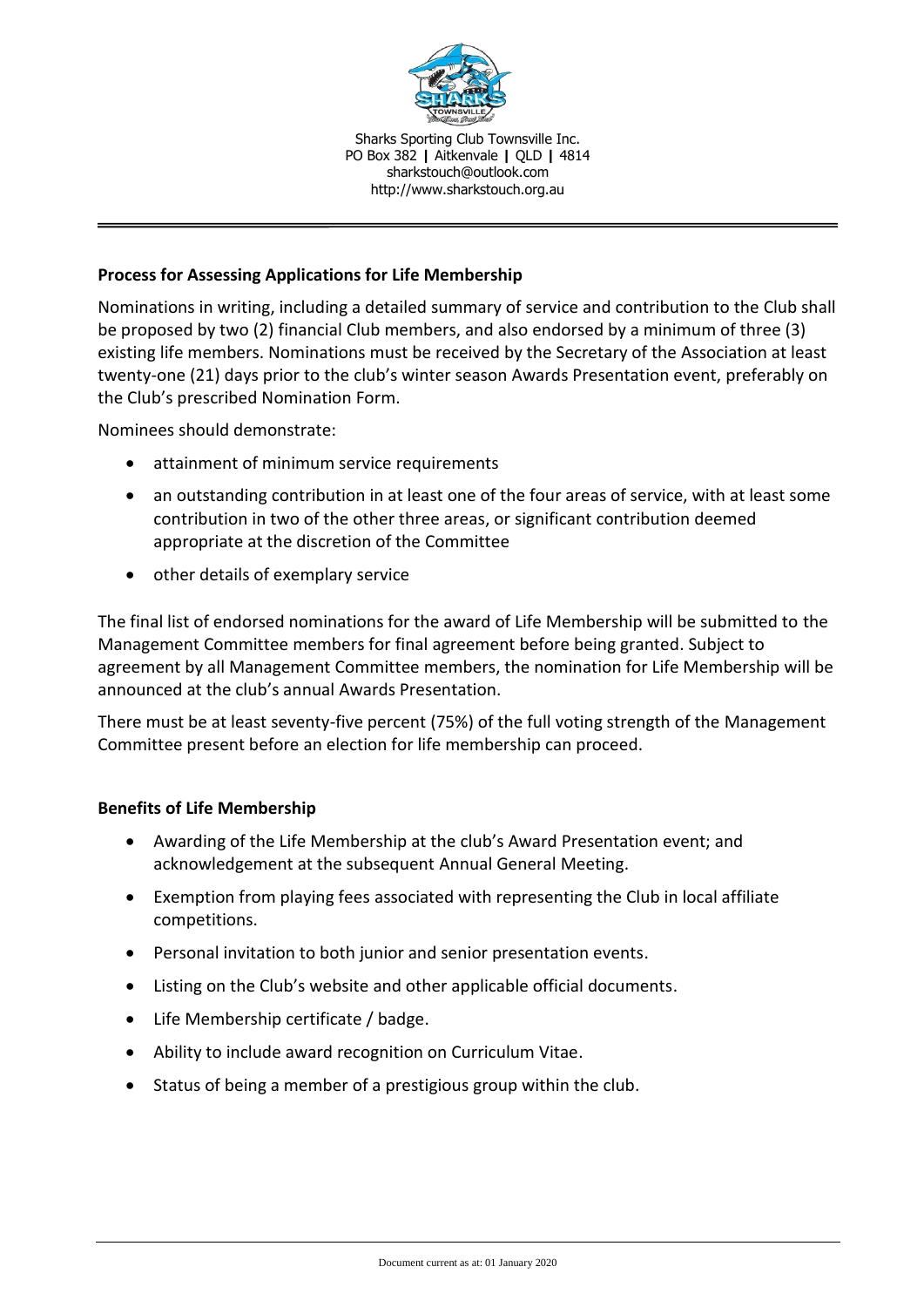

#### **Forfeiture of Life Membership**

Life membership is absolutely forfeited upon any negligent & consistent failure to observe the Club's by-laws and may be forfeited upon the passing of a Special Resolution of removal from life membership for other valid reasons.

This provision will only be exercised in exceptional circumstances and will require the full support of the Management Committee to be enacted.

As part of the deliberations, the Life Member in question will be given an opportunity to present their case for retention of their Life Membership status.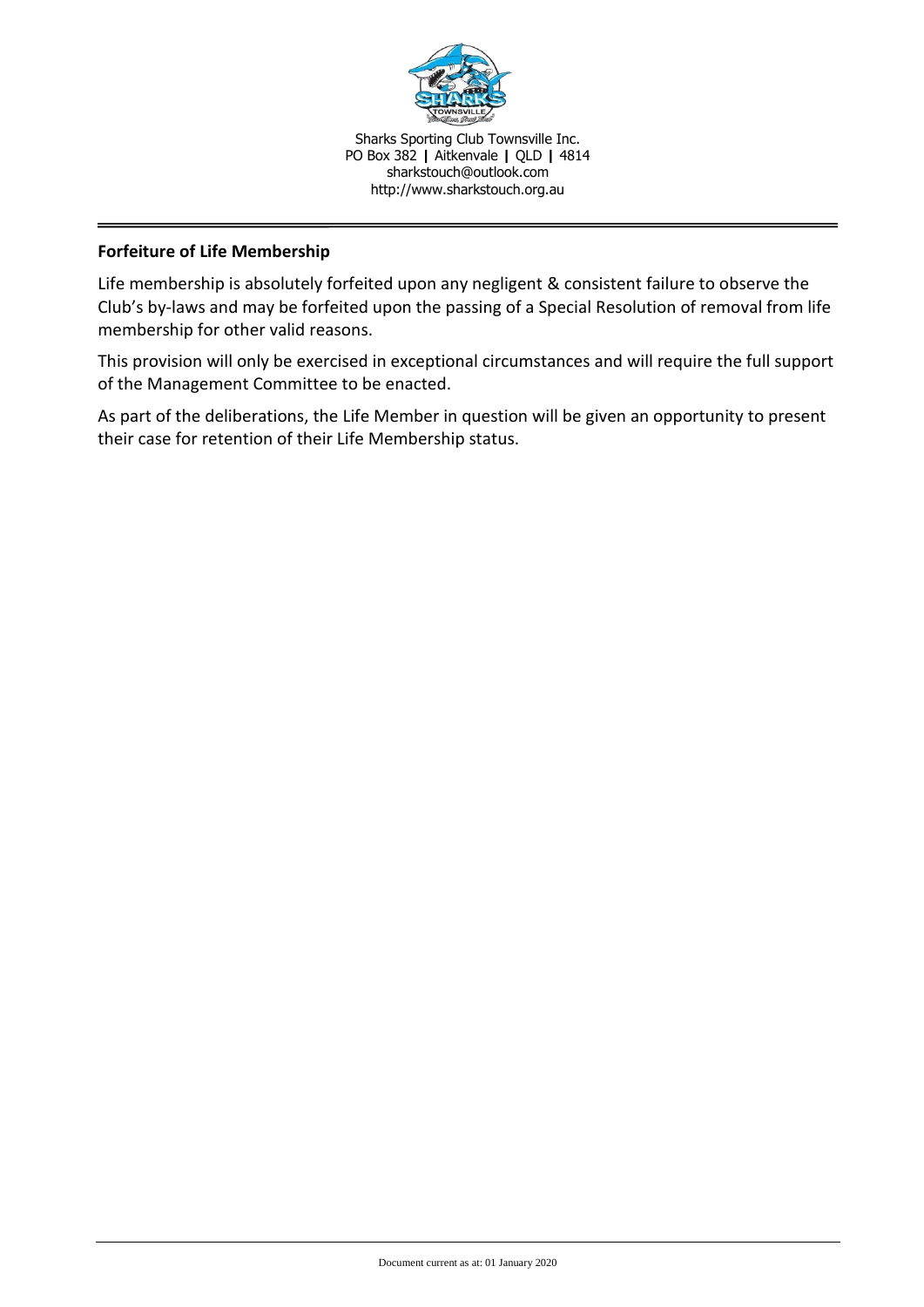# SHARKS SPORTING CLUB TOWNSVILLE INC

### **BY-LAWS**

### **NOMINATION FORM FOR LIFE MEMBERSHIP**

| as financial members of Sharks Sporting Club Townsville Inc. wish to nominate: |  |            |  |  |
|--------------------------------------------------------------------------------|--|------------|--|--|
| for Life Membership of Sharks Sporting Club Townsville Inc.                    |  |            |  |  |
|                                                                                |  | Date $/$ / |  |  |
|                                                                                |  | Date $/$ / |  |  |
| Life Member Endorsement:                                                       |  |            |  |  |
|                                                                                |  |            |  |  |
|                                                                                |  |            |  |  |

I have read the criteria and believe that this nominee complies with the criteria and has made a meritorious contribution to the Club as detailed below.

To help in considering the nomination, the following outline describes how the nominee has made a significant contribution to Sharks Sporting Club Townsville Inc. over an extensive period of time in the areas of: playing; coaching/managing; administration; and/or general contributions.

................................................................................................................................. ................................................................................................................................. ................................................................................................................................. .................................................................................................................................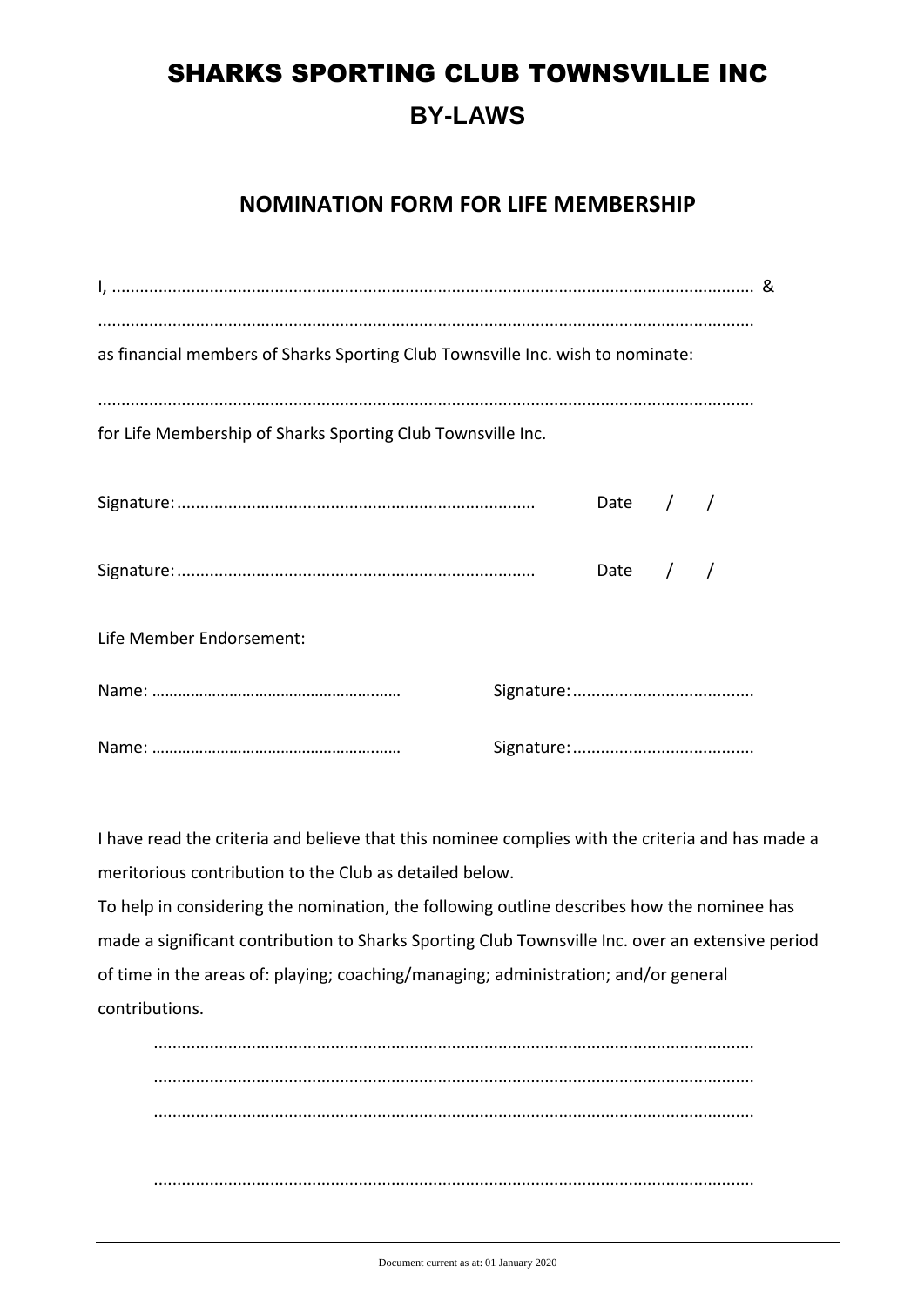## **SHARKS SPORTING CLUB TOWNSVILLE INC BY-LAWS**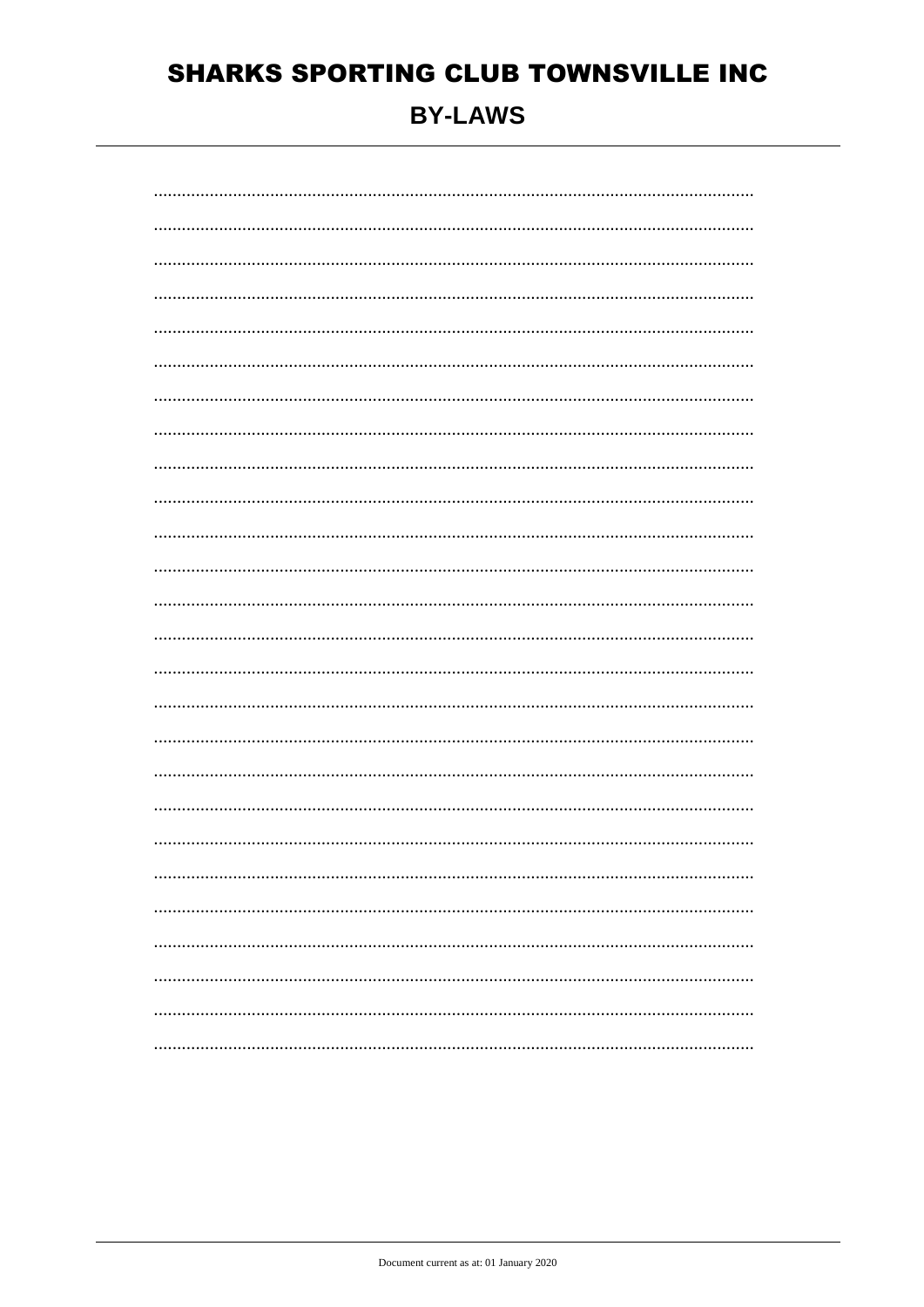## SHARKS SPORTING CLUB TOWNSVILLE INC **BY-LAWS**

Outline any other significant contributions, not already covered under those categories above, that the nominee has bought to the Club:

................................................................................................................................. ................................................................................................................................. ................................................................................................................................. ................................................................................................................................. .................................................................................................................................

**Please add a separate sheet if required with any other details about the nominee.**

Please return to:

The Secretary Sharks Sporting Club Townsville Inc. PO Box 382 Aitkenvale, QLD, 4814 **or** Email: sharkstouch@outlook.com